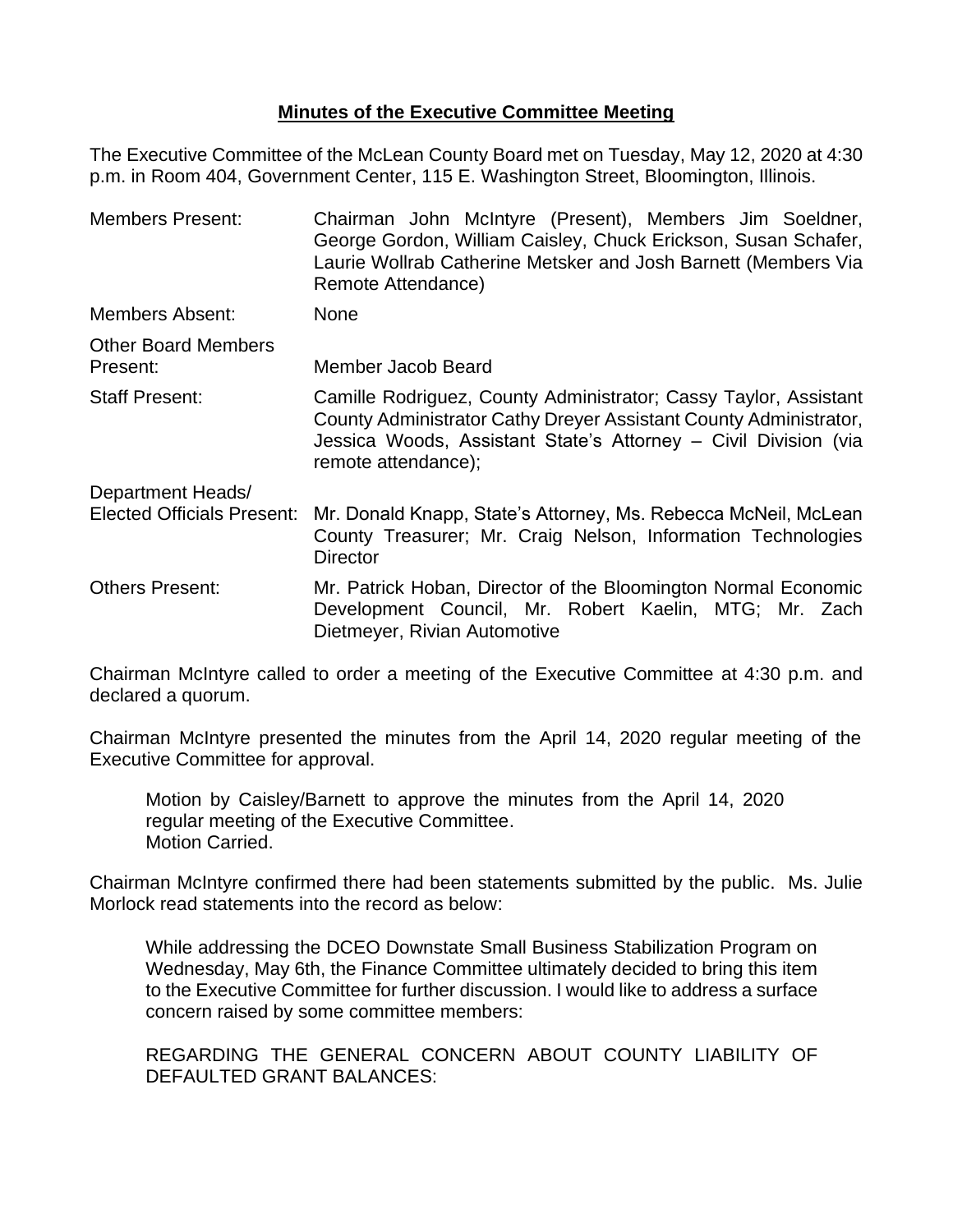1. This is a grant program and not a loan. The business does not need to repay this, so long as they comply with the program's guidelines. The program has highly extensive eligibility requirements which are unique to this program, further reducing the likelihood of a business being non-compliant.

For example, if a grantee closed their business after receiving the grant funds, the DCEO would consider this to be defaulting. To combat this from happening, the DCEO requires that a grant-eligible business has had either a positive NOI or a positive trending NOI for the last three years.

2. Although the DCEO can award up to \$25,000, it is unlikely that this will be awarded. In the application, a business must use their January 2020 actual expenses to support the amount of funds they are asking for. Lastly,

3 According to Mr. Patrick Hoban, he is aware of only two interested businesses as of Wednesday, May 6th. Contributing to this low number are two important factors:

ONE: Businesses within the city limits of Bloomington and Normal are ineligible to participate.

TWO: Businesses within eligible towns may participate directly through their town.

The county's direct involvement with this grant would be in support of businesses that are located in Unincorporated McLean County and left without a smaller unit of local government.

As you continue to discuss county participation in this program, I ask you to please remember that many of the existing financial relief efforts are in fact, loans. They are in extreme demand, are focused on fixed expenses and leave small businesses that have applied, suspended in uncertainty.

Although burdened with caveats and particulars, this program is geared towards helping the small businesses that cannot compete for larger relief packages. The DCEO prepared two helpful webinars that each finish with live Q&A covering all corners of this program and are available on their website. Remaining questions can be answered by Dana Huston, our local area grant manager.

From my husband and I at Moraine View Restaurant and Kayak Rental, thank you Patrick Hoban, thank you Chairman McIntyre, thank you Vice Chairman Soeldner and more thanks to all involved staff, for reviewing the programs details… despite the VERY long webinars and guidebook!

Denise Bilski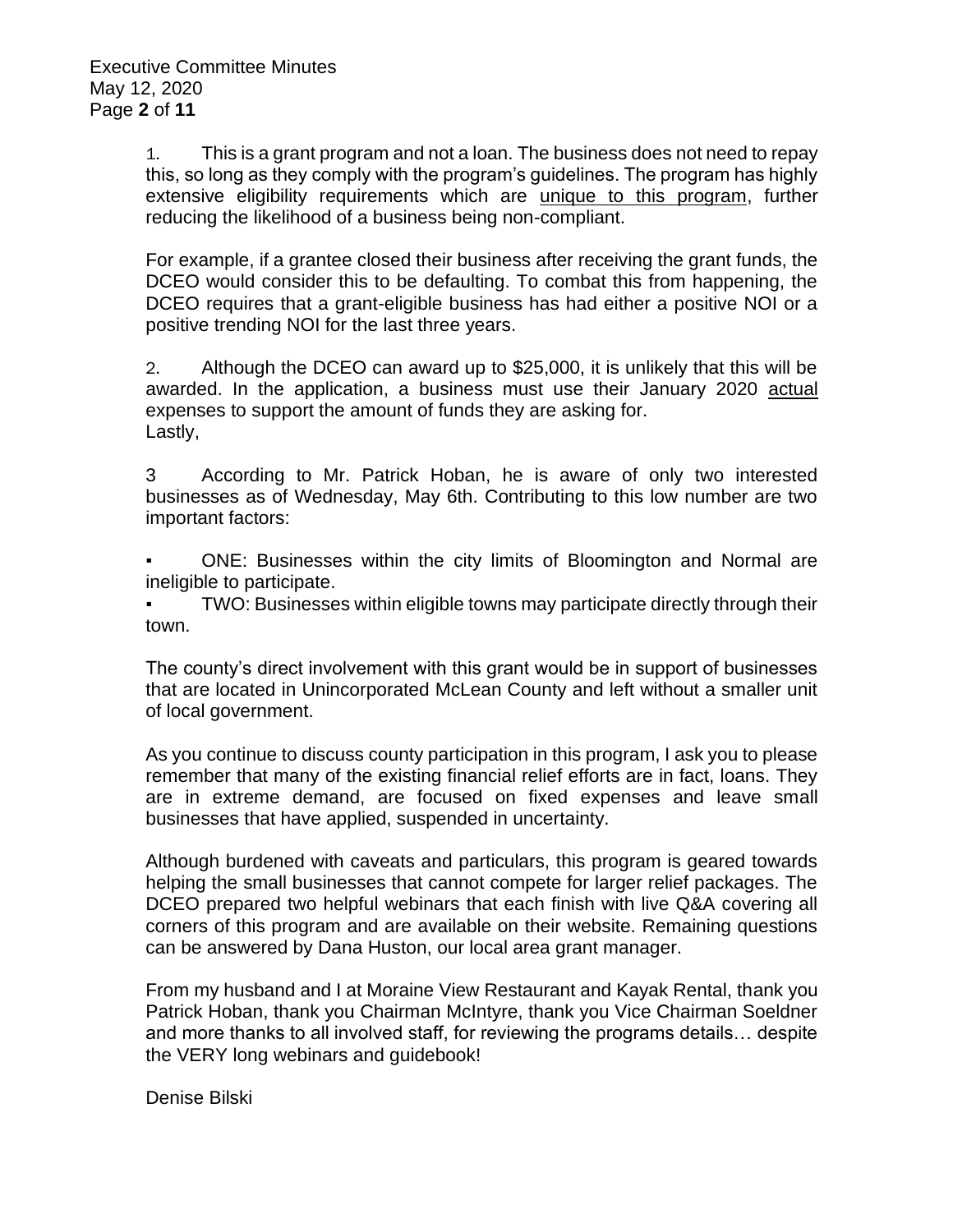Dear Chairman McIntyre and Members of the Executive Committee:

 $2020$  marks the  $100<sup>th</sup>$  anniversary of the founding of the League of Women voters and the ratification of the  $19<sup>th</sup>$  amendment giving women the right to vote. The League continues to believe in the power of the vote: that voting is a fundamental right, and that all eligible voters should be able to exercise that right. In the midst of the COVID-19 pandemic, it is imperative that we have safe ways for people to vote without fearing for their personal safety. Vote-by-mail will not replace in-person voting but will be an added option for registered voters to cast a ballot.

As a nonpartisan political organization that encourages active participation in government, the League of Women Voters of McLean County encourages the McLean County Board to include language in the legislative agenda to "*support Federal and State Legislation that requires all authorities to send vote-by-mail applications to all registered voters and provides funding to do so*."

We realize that working out the logistics to execute this agenda item will take time and resources. The League of Women Voters is ready to assist to educate the public on their options. As our League of Women Voters USA CEO, Virginia Case, summed it up, "Just as generations before us have met the challenges of their time, so shall we, and the League of Women Voters is committed to ensuring our elections remain safe and accessible for all."

Sincerely,

Becky Hines

I am writing to the attention of the executive committee of the Mclean Count Board as a member of the Mclean County League of Women Voters in support of our position that the legislative agenda include a request for resources to send vote by mail applications for all voters.

Further, I am in support of Federal and State Legislation that requires all election authorities to send vote by mail applications to all registered voters and provides funding to do so.

Sincerely, Janine Toth, President-Elect Mclean County League of Women Voters

I support mail in voting. Thank you

Anita Carney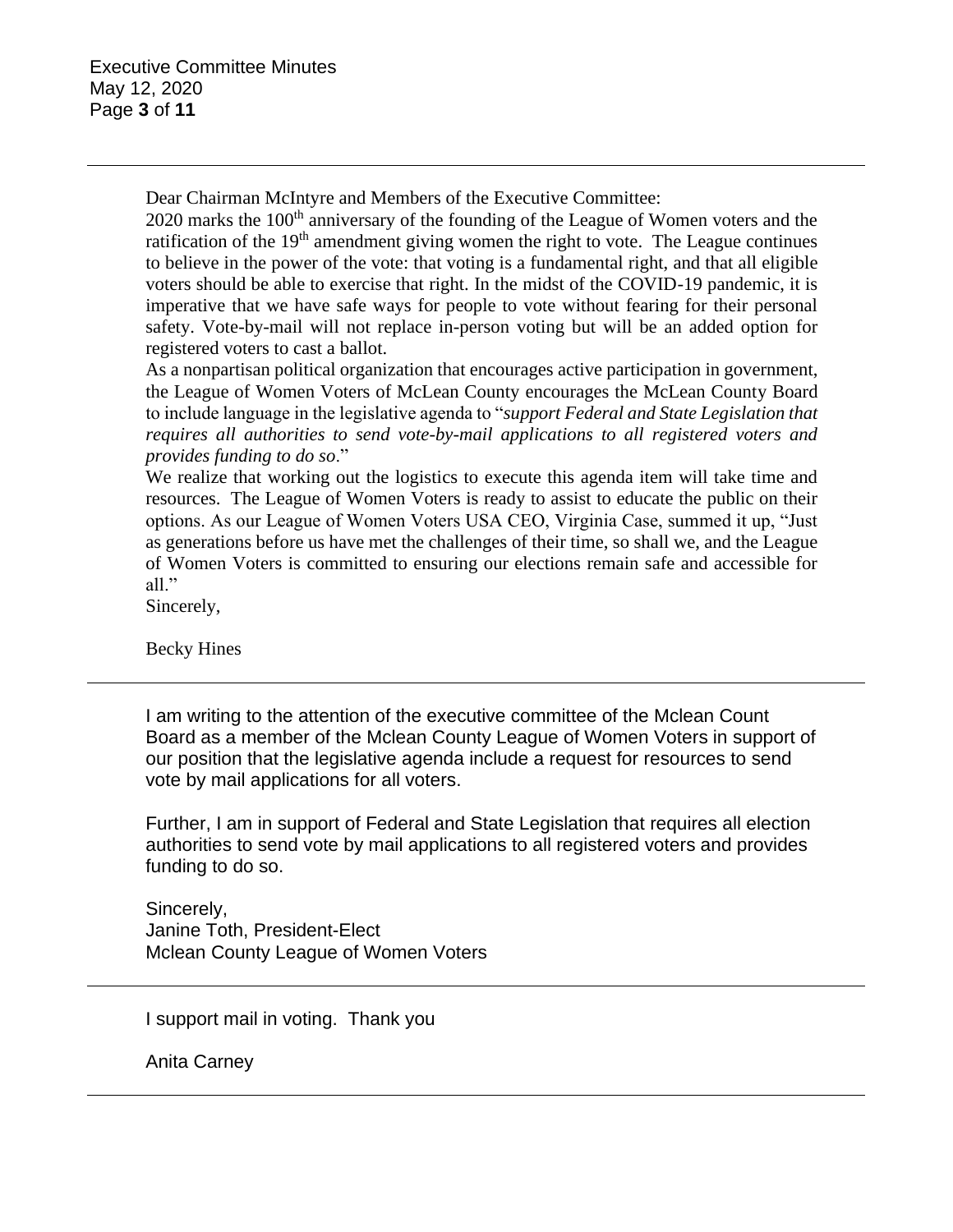Executive Committee Minutes May 12, 2020 Page **4** of **11**

Chairman McIntyre presented reappointments for approval.

Motion by Schafer/Metsker to recommend approval of the reappointments. Motion Carried.

Mr. McIntyre presented for action a request to approve the 2020 Legislative Program from the Legislative Subcommittee. Mr. McIntyre recognized Mr. Beard. Mr. Beard indicated he wanted additional work on the legislative program as he felt some of the issues on the agenda did not directly impact the operations of county government. He asked that the property tax, fair maps and renewable energy sections be removed because outside of impact to county government operations.

Member Schafer asked if we wanted to remove all three or try to rework these based on discussion. Ms. Wollrab stated that she felt these topics all relate to our constituents and felt is an opportunity to speak for our constituents. Mr. Caisley indicated he did not feel we should spend a lot of time on this as the legislature will not have time to take up all of the items on our agenda. Mr. Barnett stated he felt the renewable energy bill would create jobs and training and he would not vote to remove. Mr. Gordon agreed with Mr. Barnett and felt this was a topic that addresses several aspects of the County.

Motion by Metsker/Erickson to remove the renewable energy section. Motion Carried. Members Barnett, Gordon and Wollrab voted no.

Mr. Soeldner indicated he had concerns with vote by mail topic. He stated when it was discussed at the legislative meeting it was stated that Kathy Michael, the County Clerk, was in favor of this, after talking with her she has indicated she is not in favor of this so he wanted to remove that topic and recommendation.

Mr. Caisley indicated he received a call from Mr. Wendt who is also opposed to this because of the cost and in the time it would take. Mr. Caisley felt that voting by mail is subject to increased error and voter fraud. Mr. Gordon disagreed and indicated five states in the Union use vote by mail and have strong bi-partisan support of this in those states. He also indicated cost had been discussed and felt that during the current pandemic circumstances that cost is justified. Mr. Gordon further stated he is concerned pandemic will not be over in November and this would provide another option to voters. Mr. Soeldner stated this does not preclude anyone from voting or voting by mail. He stated that removing this removes our expenses to send an application for a ballot. Ms. Metsker stated everyone can get an absentee ballot and so she was not sure why we have to put in place mailing application options. Ms. Wollrab indicated this says we support legislative that would help pay for mailing applications and feel this is something that would also help our election judges because many of them are part of the vulnerable population. She also stated the cost of one COVID patient in ICU would probably be at least equal to if not exceed the cost of mailing these applications. Mr. Caisley noted we need to keep in mind all the time to do this as well as monetary cost. Ms. Schafer indicated getting too deep into actual process of the County Clerk's office.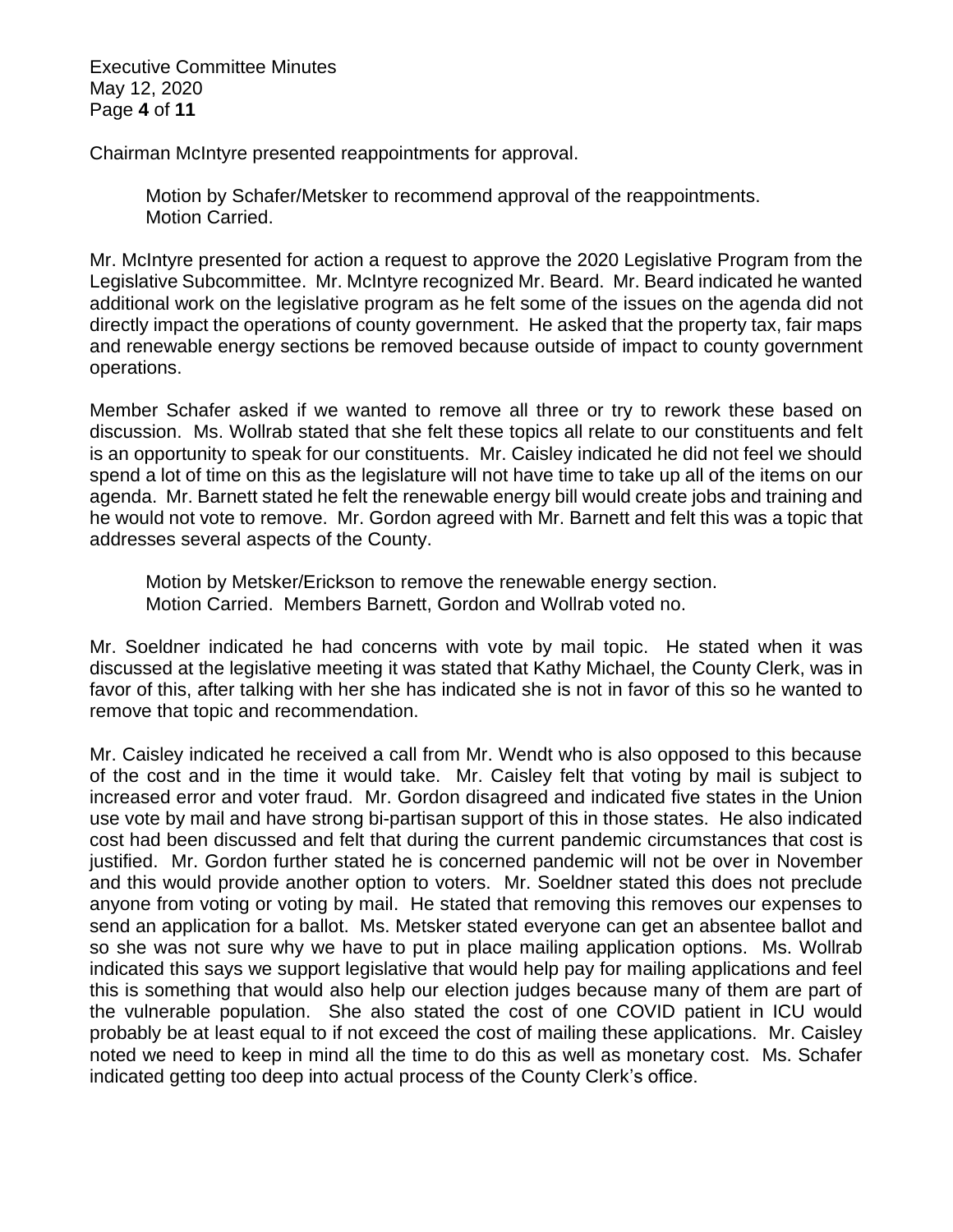Executive Committee Minutes May 12, 2020 Page **5** of **11**

> Motion by Soeldner/Caisley to remove the section Vote by Mail application sent to every registered voter by election authorities.

> Motion Carried. Roll Call Vote requested. Members Metsker, Schafer, Erickson, Caisley, Soeldner and McIntyre voted yes. Members Barnett, Wollrab, Gordon voted no.

Ms. Schafer asked to have the Fair Maps Initiative removed. She stated it was her understanding that it was not possible as it was unconstitutional and there is not enough time left in the session for it to be accomplished. Mr. Barnett asked if it was standard practice to leave things on the agenda to show that we have an ongoing interest. Mr. McIntyre indicated he was not sure there was a standard practice. Ms. Schafer stated in most cases she would agree with him but since this only happens every 10 years, she felt it would fall to the bottom of the list anyway for another 9 years. Mr. Barnett indicated he still felt it could be brought up between now and the next census.

Motion by Schafer/Metsker to remove the Fair Maps Initiative from the Legislative Program. Motion Failed. Members McIntyre, Schafer and Metsker voted yes and Members Soeldner, Gordon, Caisley, Erickson Wollrab and Barnett voted no.

Chairman McIntyre called the question on the full Legislative program as amended.

Motion by Gordon/Wollrab to recommend approval of the 2020 Legislative Program from the Legislative Subcommittee as amended. Motion Carried. Members Gordon and Wollrab voted no.

Chairman McIntyre with the consent of the Committee presented for action a request to approve both a software enhancement with Caliber Public Safety and an Emergency Appropriation Ordinance Amending the Mclean County Fiscal Year 2020 Combined Annual Appropriation and Budget Ordinance for Information Technologies Department. Ms. Wollrab asked what grants would be at risk if we don't update system and if there is a likelihood the requirement to have this done by January 1, 2021 will be extended. She asked that we table the matter until next month meeting to get more information. Mr. Nelson indicated he had been checking weekly on the FBI website regarding the NIBERS system and so far, they have not changed the date. Mr. Nelson stated that each grant would have to be reviewed to see if what the requirements are for that grant. Mr. Nelson indicated if we do not update system then our statistics will not be reported to the Federal Government. Ms. Wollrab indicated the cost is over \$110,000 that was not budgeted so she felt it would be worth getting more information. Mr. Nelson indicated cost was proposed to come from the shared sales tax fund and would not impact the general fund. Mr. McIntyre asked when we first became aware of the FBI changing the system. Mr. Nelson indicated the FBI had been talking about it for a while, but he recently found out about the upcoming deadline. Ms. Metsker asked if there would be an implementation timing issue if we table until next month. Mr. Nelson indicated it will be an effort to get this in place by January 1. Ms. Metsker asked if this system will be rolled into the EJUS replacement in the future. Mr. Nelson indicated it would not as it is a stand-alone system and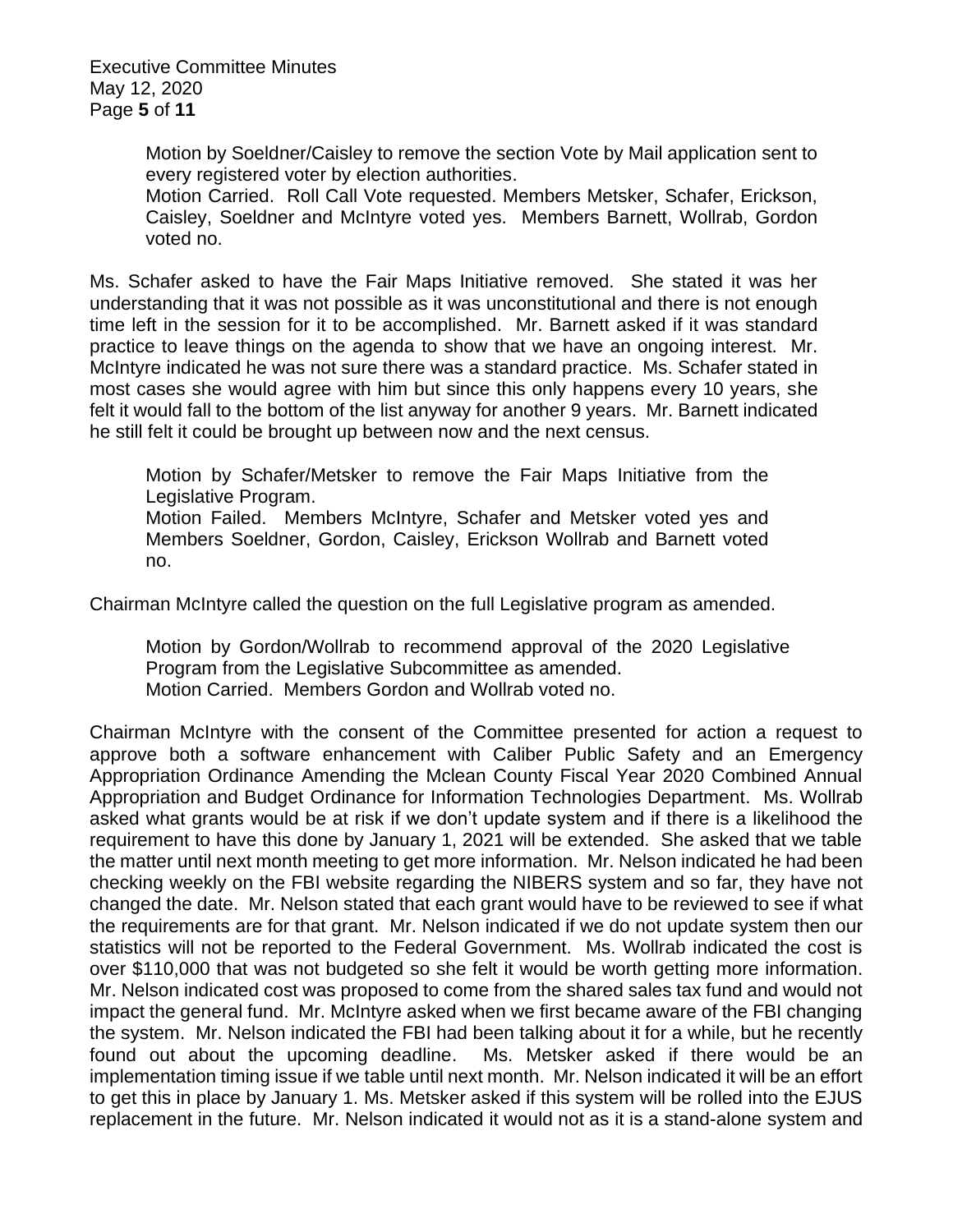Executive Committee Minutes May 12, 2020 Page **6** of **11**

would be in place for a minimum of two years while putting together the larger system. Ms. Metsker indicated that would be about \$50,000 a year and asked amount that could be lost without update. Ms. Taylor came forward and indicated we receive in excess of \$500,000 a year from JAG, BJA and SAHMSHA grants. Ms. Schafer asked if we could get information by Stand up. Ms. Wollrab indicated she would be ok moving it to stand up and not waiting until next month

Motion by Barnett/Schafer to recommend approval of a software enhancement with Caliber Public Safety and an Emergency Appropriation Ordinance Amending the Mclean County Fiscal Year 2020 Combined Annual Appropriation and Budget Ordinance for Information Technologies Department.

Motion by Wollrab/Gordon to table items to Executive Committee Stand up on May 19, 2020. Motion Carried.

Chairman McIntyre presented for action a request to approve an Amendment to the Bloomington-Normal Enterprise Zone Intergovernmental Agreement and an Ordinance Authorizing Boundary Modifications to the Area Known as the Bloomington-Normal Enterprise Zone – The Ferrero Expansion. Mr. Caisley asked about remaining square miles in the zone. Mr. Hoban went over remaining space in the zone. Mr. Caisley asked if there were areas that could be removed from the zone. Mr. Hoban confirmed there were. Mr. Barnett stated it is exciting to see businesses interested in investing in the County. Mr. Soeldner agreed.

Motion by Soeldner/Barnett to recommend approval of an Amendment to the Bloomington-Normal Enterprise Zone Intergovernmental Agreement and an Ordinance Authorizing Boundary Modifications to the Area Known as the Bloomington-Normal Enterprise Zone – The Ferrero Expansion. Motion Carried.

Chairman McIntyre turned the floor over to Mr. Robert Kaelin for his presentation on Integrated Case Management System Recommendation. Mr. Kaelin stated they looked at the infrastructure, technology, management, external factors and strategic issues, organizational needs and then crafted vision. He stated McLean County needs several systems including a records management system for law enforcement, case management system for the clerk, JMS functionality to manage the jail and work release management, juvenile processing and workflow support and main management workflow. He stated those systems need to be easy to access, flexible, errors easily fixed, reclassify incidents, improved reporting and ability to bring in other information streams such as health information and have integrated training. He then went over options including rebuild, purchase a system that does it all, best of breed where you go out and get best of each system and fourth option is hybrid best of breed where you purchase best and build rest of what you need. He stated last option is the most expensive options as you have to pay venders for maintenance and hire staff. He also went over cost analysis and risk analysis for different options.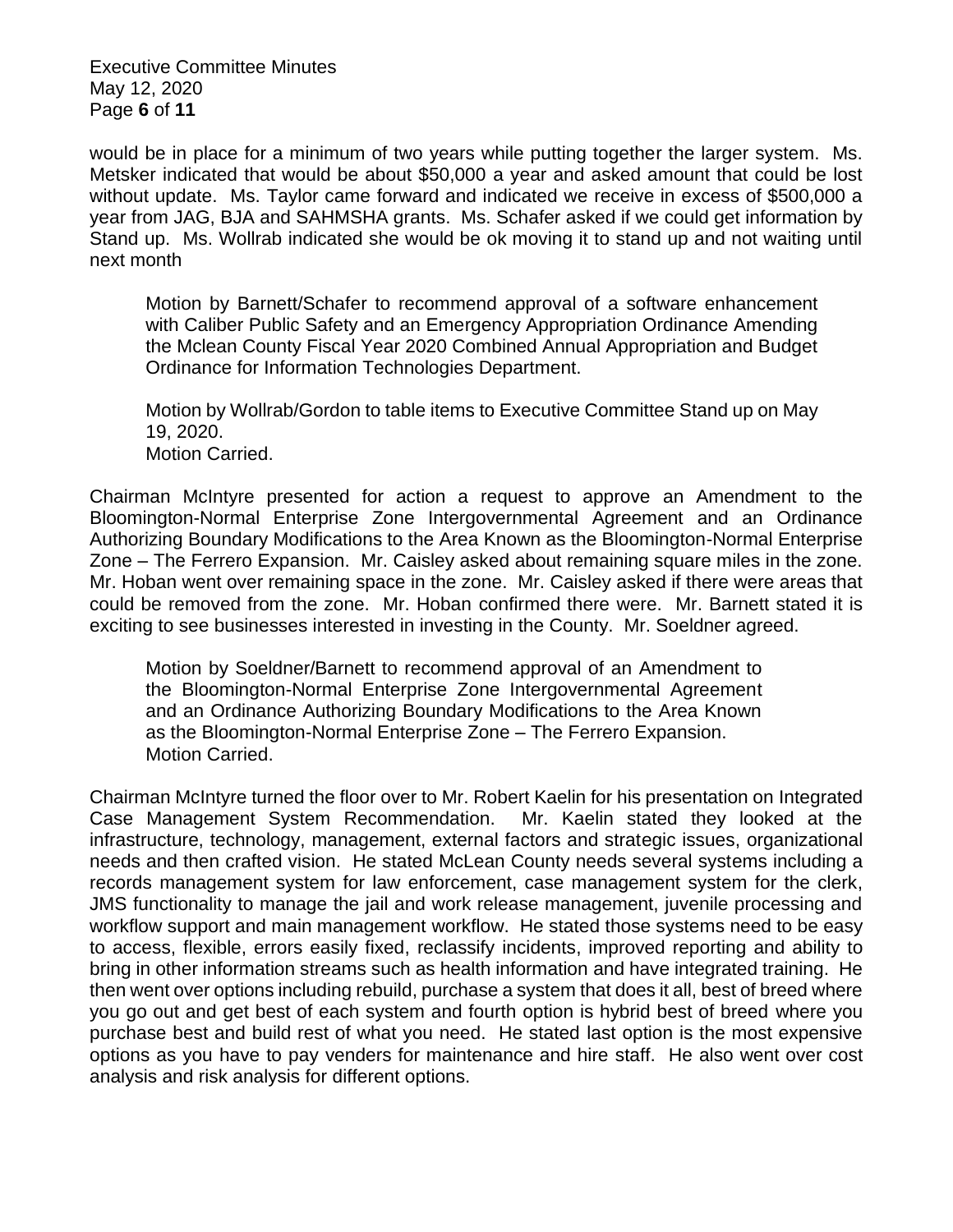Executive Committee Minutes May 12, 2020 Page **7** of **11**

Ms. Metsker asked about programmable definition and customization vs configure. Mr. Kaelin discussed difference between system configuration vs. customization and programmable systems. Ms. Metsker asked about integration between top applications. Mr. Kaelin discussed integration process and indicated vendor would help with the integration and he confirmed there are several other government agencies that have done this. Ms. Metsker asked about cost and if vendor integrator would help. Mr. Kaelin indicated integration cost on best of breed was figured into maintenance cost. She asked if we would be able to bring forward customization we have and what is the amount of out of the box systems we could anticipate. Mr. Kaelin indicated about 75%-80% out of the box functionality but with the integration environment it would be up to 95%. He said that 5% is business process that should be changed. Ms. Metsker asked how responsive the group was about changing business process. Mr. Kaelin indicated they recognized it would be needed. Ms. Metsker asked when we should do internal review to see if we could streamline business processes. Mr. Kaelin indicated that should be done while in procurement process. Ms. Metsker asked about timeline to complete process. Mr. Kaelin indicated timeline includes procurement and could take up to 15 months to implement. Ms. Metsker asked if we have the staff to complete this project. Mr. Kaelin indicated County does not at this time. Chairman McIntyre asked if there were further questions, hearing none, he thanked Mr. Kaelin.

Chairman McIntyre asked the Committee if they were ok to move to items under the Administrator as Mr. Hoban and Mr. Dietmeyer had been patiently waiting. The Committee agreed.

Ms. Camille Rodriguez, County Administrator presented for action a request to approve an Abatement Ordinance Abating Taxes on Property Purchased by Rivian Automotive.

Motion by Caisley/Wollrab to recommend approval of an Abatement Ordinance abating taxes on property purchased by Rivian Automotive. Motion Carried

Ms. Rodriguez presented for action an Abatement Ordinance Abating Taxes on Property Purchased by Brandt Industries.

Motion by Schafer/Caisley to recommend approval of an Abatement Ordinance abating taxes on property purchased by Brandt Industries. Motion Carried.

Chairman McIntyre then moved back to the Finance Committee on the Agenda.

Mr. Soeldner, Chairman of the Finance Committee presented for action a request to approve an Ordinance by the McLean County Board Amending the McLean County Code. Specifically, Chapter 108 Personnel Policies and Procedure, Article V Position Classification Plan and Pay Plan: Section 46-Overtime Payments.

Motion by Soeldner/Wollrab to recommend approval of an Ordinance by the McLean County Board Amending the McLean County Code. Specifically,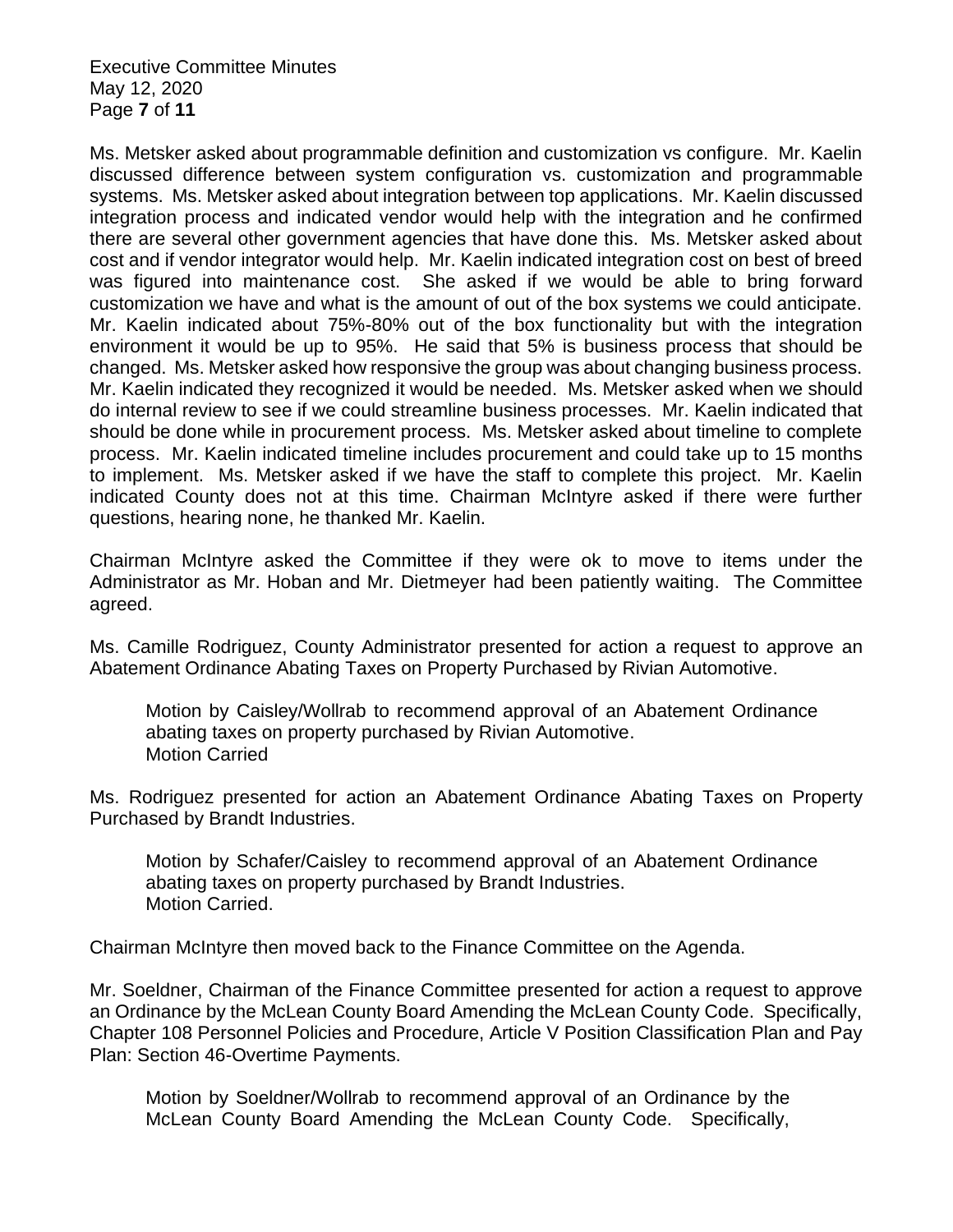Executive Committee Minutes May 12, 2020 Page **8** of **11**

> Chapter 108 Personnel Policies and Procedure, Article V Position Classification Plan and Pay Plan: Section 46-Overtime Payments. Motion Carried.

Mr. Soeldner, Chairman of the Finance Committee presented for action a request to approve the Resolution Establishing the Budget Policy for Fiscal Year 2021.

Motion by Soeldner/Barnett to recommend approval of the Resolution Establishing the Budget Policy for Fiscal Year 2021. Motion Carried.

Mr. Soeldner, Chairman of the Finance Committee presented for action a request to approve Schedule A – Calendar for Preparation of the Fiscal Year 2021 Budget, Five Year Capital Improvement Budget, and Recommend Three Year Budget.

Motion by Soeldner/Schafer to recommend approval of Schedule A – Calendar for Preparation of the Fiscal Year 2021 Budget, Five Year Capital Improvement Budget, and Recommend Three Year Budget. Motion Carried.

Mr. Soeldner, Chairman of the Finance Committee presented for action a request to approve an Ordinance of the McLean County Board Establishing the Annual Salary of the Circuit Clerk, Auditor and Coroner. Mr. Caisley felt the Finance Committee had put too much weight on the current financial conditions and these conditions were likely to abate. He stated that he felt the size of the jobs of Coroner and Circuit Clerk are growing greater rather than lessening and would favor a series of small raises for the four-year term instead of freezing pay.

Motion by Soeldner/Metsker to recommend approval of an Ordinance of the McLean County Board Establishing the Annual Salary of the Circuit Clerk, Auditor and Coroner.

Motion Carried. Members Caisley, Schafer and Erickson voted no.

Mr. Soeldner indicated they had nothing further for the Committee today but would have additional items for the Board next week. Chairman McIntyre asked if there were any questions for Mr. Soeldner, hearing none he thanked him.

Ms. Susan Schafer, Chairman of the Health Committee indicated they had nothing for action today or for the Board next week. Chairman McIntyre asked if there were any questions, hearing none, he thanked her.

Mr. Chuck Erickson, Chairman of the Land Use and Development Committee indicated they had no items for action today but would have one item for the Board next week. Chairman McIntyre asked if the Committee had any questions, hearing none, he thanked him.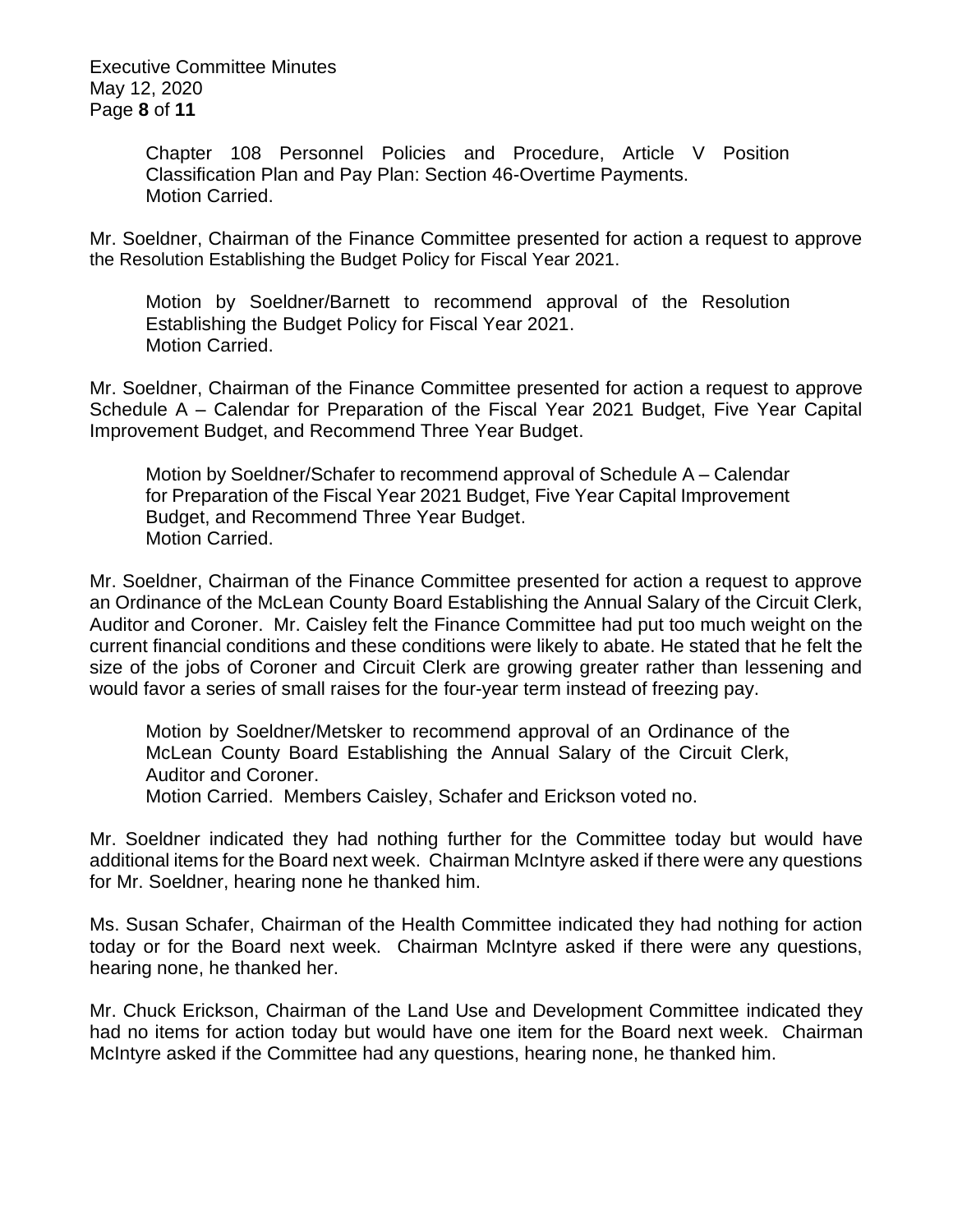Executive Committee Minutes May 12, 2020 Page **9** of **11**

Mr. William Caisley, Chairman of the Transportation Committee presented for action a request to approve the Capital Assistance Grant – Rural Public Transportation Service (SHOWBUS).

Motion by Caisley/Gordon to recommend approval of Capital Assistance Grant – Rural Public Transportation Service (SHOWBUS). Motion Carried.

Mr. Caisley indicated they had nothing further for the Committee today but would have items for the Board next week. Chairman McIntyre asked if there were any questions, hearing none, he thanked him.

Mr. Josh Barnett, Chairman of the Property Committee indicated he had no action items for the Committee or for the Board next week. Mr. Barnett updated the Committee letting them know the Beach at COMLARA would not be open as they are unable to renew lifeguard licenses with the Red Cross at this time. Chairman McIntyre asked if there were any questions; hearing none, he thanked him.

Mr. George Gordon, Chairman of the Justice Committee indicated the Justice Committee had no items for action today but would have an item for the Board next week. Chairman McIntyre asked if there were any questions, hearing none, he thanked him.

Ms. Camille Rodriguez, County Administrator presented for action a request to approve an Ordinance of the McLean County Board setting Salaries of the Members of the McLean County Board – County Administrator's Office. Member Wollrab asked Staff to confirm there were no increases to salaries. Ms. Rodriguez confirmed. Ms. Metsker asked them to confirm no increases in per diem, mileage, etc. Ms. Rodriguez confirmed.

Motion by Schafer/Wollrab to recommend approval of an Ordinance of the McLean County Board setting Salaries of the Members of the McLean County Board – County Administrator's Office. Motion Carried.

Ms. Rodriguez presented the general employment activity report. Chairman asked if there were any questions, hearing none he thanked her.

Under Other Business Chairman McIntyre discussed reopening documents proposed by Peoria County that he had shared with the Board members. (1:34:20) He stated this was an alternative proposal for reopening from the Governor's plan that had been sent to the Governor for consideration. He asked them to provide their opinion and if there was a consensus to write a letter of support to the governor for this plan. He indicated he received some calls and emails with Board member's opinion but asked for the members of the Executive Committee to provide their thoughts. Mr. Barnett indicated he would be supportive, but also wanted us to send a letter asking that the testing center not be closed as he felt it was important and would be critical to moving any reopening plan forward. Ms. Metsker agreed with Mr. Barnett but did not feel we could wait on sending letter for the testing site as they were talking about closing the site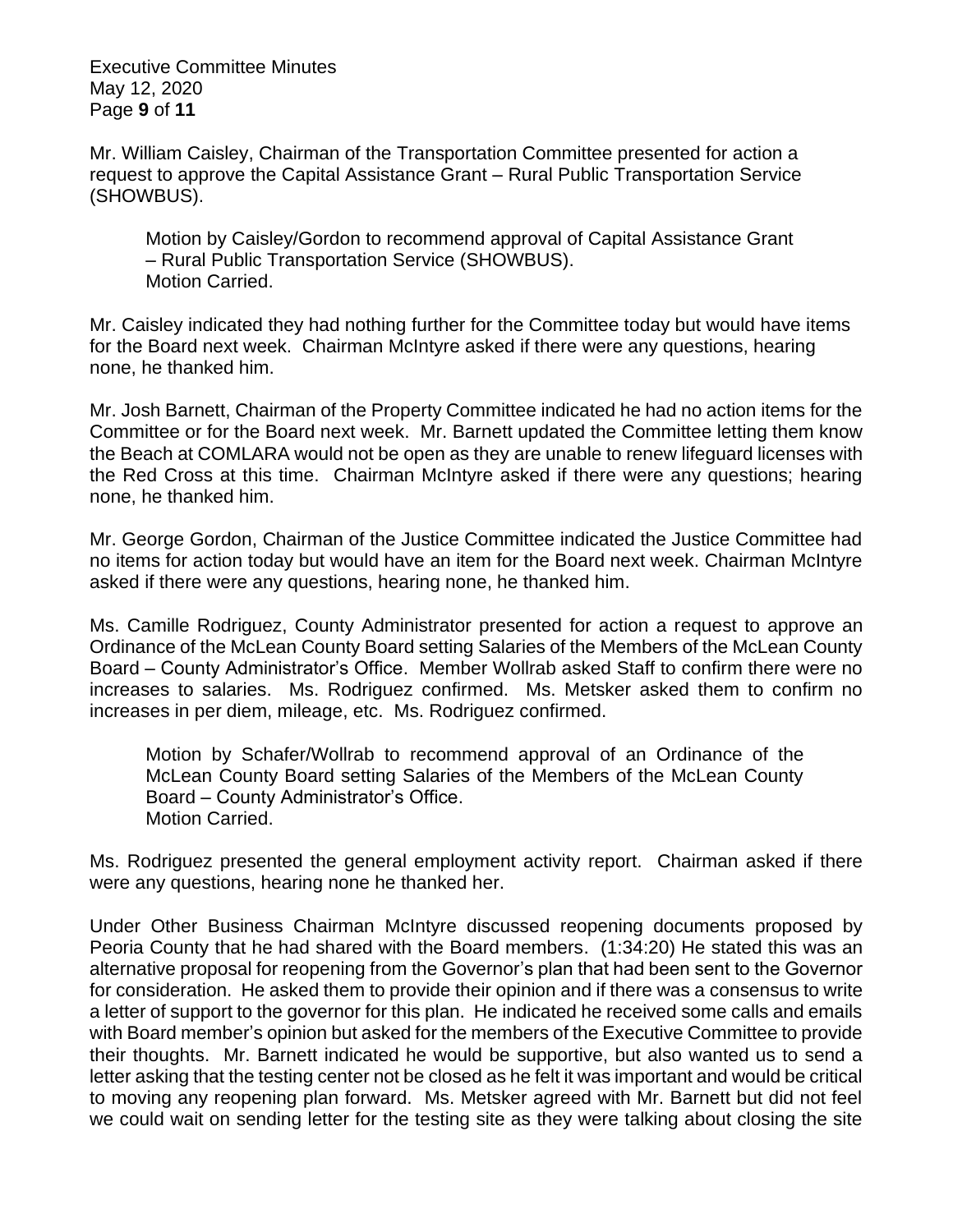Executive Committee Minutes May 12, 2020 Page **10** of **11**

two days from now. Ms. Schafer stated she did not agree with all the restrictions and while there are areas, we can probably move forward in she was not in agreement with this plan as the Governor had experts to help him with his plan. She said she understands everyone wants to get back to normal, she does not feel it is time yet. Mr. Gordon wondered how much room there was for editing of this plan and how much input would we have for changes. Mr. McIntyre stated the plan had already been submitted and we would only be sending in letter of support. He stated if the County wants to come up with another plan then that would be up to the Board. Mr. Soeldner stated that small communities have been looking for this and he hoped the Governor would take it into consideration. Ms. Wollrab said she sympathized with small businesses, but this plan seems to place a lot of responsibility on the local health departments and asked about our health departments capacity to take on this plan. Ms. Wollrab asked if Mr. McIntyre had given support of the plan. Mr. McIntyre indicated he had told them he would bring it to the Board for the Board to consider a letter in support.

Mr. Erickson stated he appreciated effort to put plan in place as he felt we needed to put a plan in place. He stated he had submitted a plan through our rules to the county administrator which mirrors plan Clark County approved. He stated he wanted everyone to know he had submitted an alternative plan. Mr. McIntyre asked members for their consensus on a letter of support and it was a split and he said he would poll other members of the board. (1:55:20) Mr. McIntyre asked about support for Mr. Barnett composing a letter to be sent asking that the testing site not be closed. The committee was in support. Mr. Barnett indicated if they are going to be closing the site in a couple of days, he asked members to call legislators to encourage them to not close the site.

Mr. Gordon asked about alternative housing plan for McLean County and if information could be shared on that plan. (1:57) Mr. McIntyre indicated they had not shared the housing information because of privacy and indicated he would be able to meet and discuss individually. He stated the manager for PATH had also discussed additional housing options for homeless and those in need of financial assistance for rent and mortgage payments separate from those set up through EMA. Mr. McIntyre indicated he checked with the shelters and they are still taking in individuals. He stated plans are in place and was glad we have not had to utilize them.

Ms. Schafer reminded everyone about Board of Health meeting on Wednesday and asked if they had anything, they wished to be addressed that they get in touch with her.

Chairman McIntyre presented for approval bills in the amount of \$10,775.45 for Regional Planning